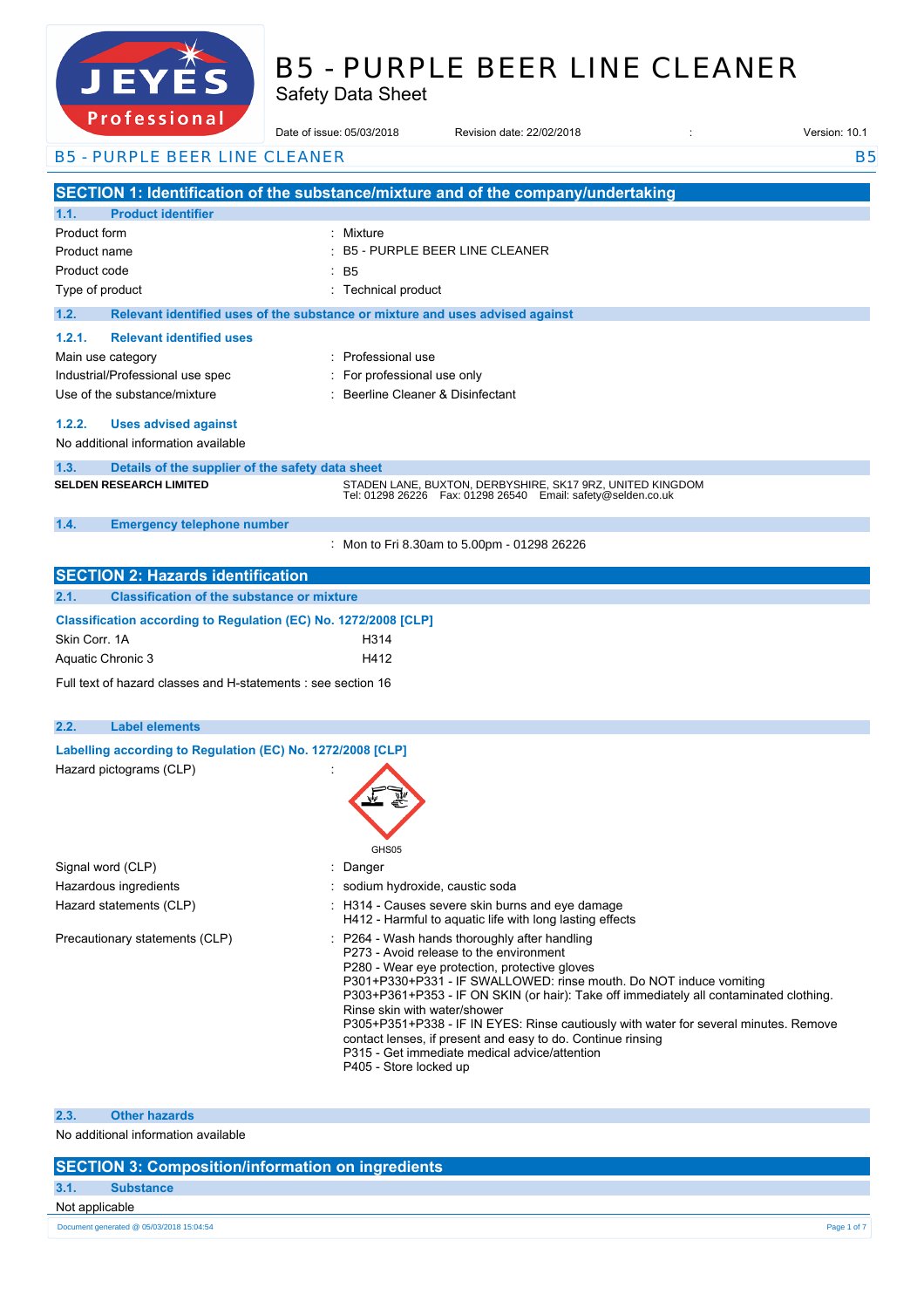### **3.2. Mixture**

| <b>Name</b>                                | <b>Product identifier</b>                                                                            | $\%$     | <b>Classification according to</b><br><b>Regulation (EC) No.</b><br>1272/2008 [CLP]               |
|--------------------------------------------|------------------------------------------------------------------------------------------------------|----------|---------------------------------------------------------------------------------------------------|
| sodium hydroxide, caustic soda             | (CAS No) 1310-73-2<br>(EC no) 215-185-5<br>(EC index no) 011-002-00-6<br>(REACH-no) 01-2119457892-27 | $5 - 15$ | Skin Corr. 1A. H314                                                                               |
| sodium hypochlorite, solution  % CI active | (CAS No) 7681-52-9<br>(EC no) 231-668-3<br>(EC index no) 017-011-00-1                                | $1 - 5$  | Skin Corr. 1B, H314<br>Aquatic Acute 1, H400                                                      |
| potassium permanganate                     | (CAS No) 7722-64-7<br>(EC no) 231-760-3<br>(EC index no) 025-002-00-9                                | < 1      | Ox. Sol. 2, H272<br>Acute Tox. 4 (Oral), H302<br>Aquatic Acute 1, H400<br>Aquatic Chronic 1, H410 |

#### Full text of H-statements: see section 16

|                 | <b>SECTION 4: First aid measures</b>                                |                                                                                                                                     |
|-----------------|---------------------------------------------------------------------|-------------------------------------------------------------------------------------------------------------------------------------|
| 4.1.            | <b>Description of first aid measures</b>                            |                                                                                                                                     |
|                 | First-aid measures general                                          | Get medical advice/attention if you feel unwell.                                                                                    |
|                 | First-aid measures after inhalation                                 | Remove person to fresh air and keep comfortable for breathing.                                                                      |
|                 | First-aid measures after skin contact                               | Wash with plenty of soap and water. Take off immediately all contaminated clothing and wash it<br>before reuse.                     |
|                 | First-aid measures after eye contact                                | Immediately rinse with water for a prolonged period while holding the eyelids wide open. Get<br>immediate medical advice/attention. |
|                 | First-aid measures after ingestion                                  | Do NOT induce vomiting. Rinse mouth. Drink plenty of water. Get medical advice/attention.                                           |
| 4.2.            | Most important symptoms and effects, both acute and delayed         |                                                                                                                                     |
|                 | Symptoms/injuries after inhalation                                  | : May cause respiratory irritation.                                                                                                 |
|                 | Symptoms/injuries after skin contact                                | Burns.                                                                                                                              |
|                 | Symptoms/injuries after eye contact                                 | Causes serious eye damage.                                                                                                          |
|                 | Symptoms/injuries after ingestion                                   | Burns.                                                                                                                              |
| 4.3.            |                                                                     | Indication of any immediate medical attention and special treatment needed                                                          |
|                 | Treat symptomatically.                                              |                                                                                                                                     |
|                 | <b>SECTION 5: Firefighting measures</b>                             |                                                                                                                                     |
| 5.1.            | <b>Extinguishing media</b>                                          |                                                                                                                                     |
|                 | Suitable extinguishing media                                        | : Carbon dioxide. Dry powder. Foam.                                                                                                 |
| 5.2.            | Special hazards arising from the substance or mixture               |                                                                                                                                     |
| fire            | Hazardous decomposition products in case of                         | : Corrosive vapours                                                                                                                 |
| 5.3.            | <b>Advice for firefighters</b>                                      |                                                                                                                                     |
|                 | No additional information available                                 |                                                                                                                                     |
|                 | <b>SECTION 6: Accidental release measures</b>                       |                                                                                                                                     |
| 6.1.            | Personal precautions, protective equipment and emergency procedures |                                                                                                                                     |
| 6.1.1.          | For non-emergency personnel                                         |                                                                                                                                     |
|                 | <b>Emergency procedures</b>                                         | : Evacuate unnecessary personnel.                                                                                                   |
| 6.1.2.          | For emergency responders                                            |                                                                                                                                     |
|                 | Protective equipment                                                | Use personal protective equipment as required.                                                                                      |
| 6.2.            | <b>Environmental precautions</b>                                    |                                                                                                                                     |
|                 | Avoid release to the environment.                                   |                                                                                                                                     |
| 6.3.            | Methods and material for containment and cleaning up                |                                                                                                                                     |
| For containment |                                                                     | Collect spillage.                                                                                                                   |
|                 | Methods for cleaning up                                             | Soak up spills with inert solids, such as clay or diatomaceous earth as soon as possible.                                           |
| 6.4.            | <b>Reference to other sections</b>                                  |                                                                                                                                     |
|                 |                                                                     | For further information refer to section 8: "Exposure controls/personal protection". For further information refer to section 13.   |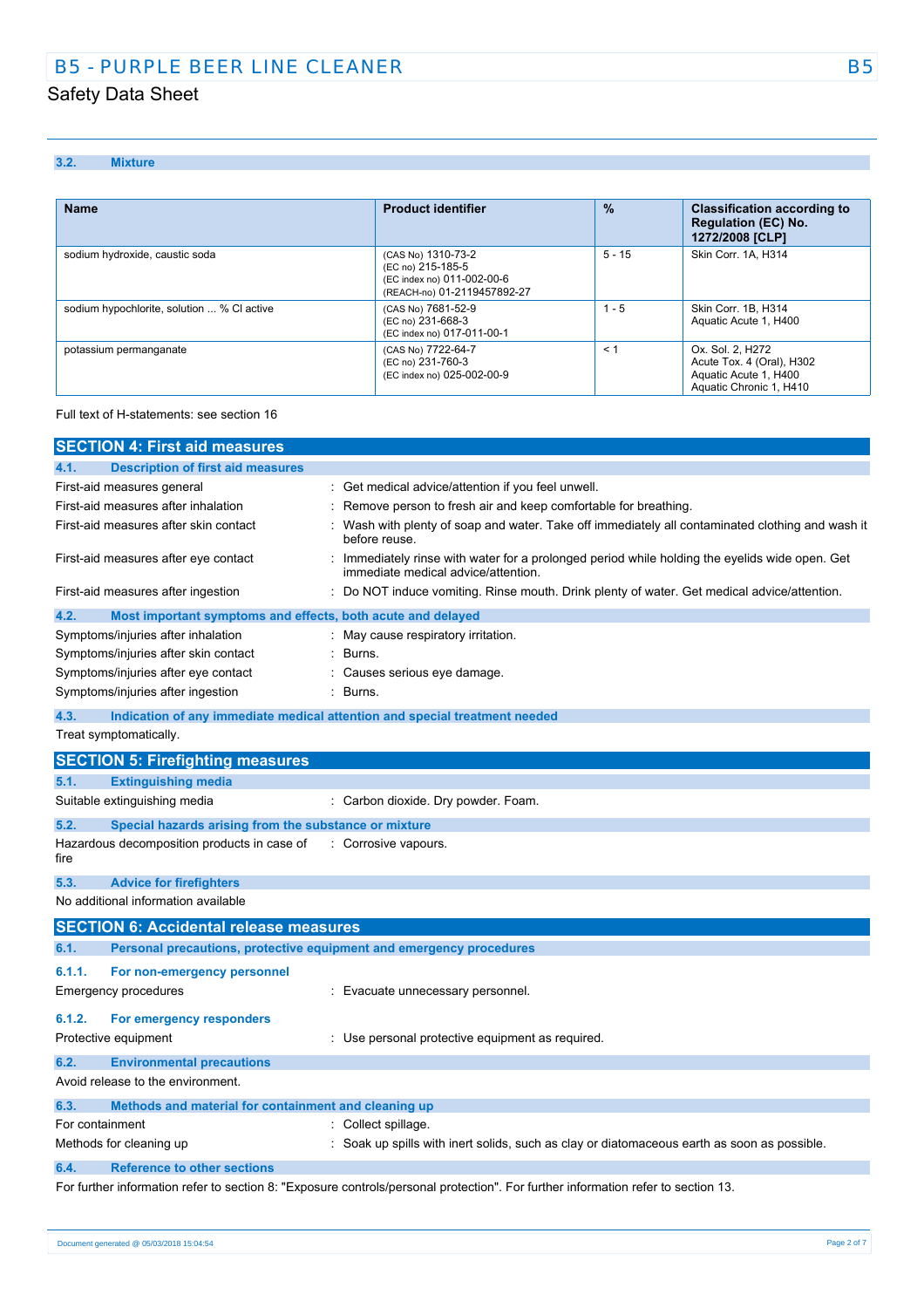| <b>SECTION 7: Handling and storage</b>                               |                                                                   |
|----------------------------------------------------------------------|-------------------------------------------------------------------|
| 7.1.<br><b>Precautions for safe handling</b>                         |                                                                   |
| Precautions for safe handling                                        | : Avoid contact with skin and eyes.                               |
| Hygiene measures                                                     | : Do not eat, drink or smoke when using this product.             |
| 7.2.<br>Conditions for safe storage, including any incompatibilities |                                                                   |
| <b>Technical measures</b>                                            | : Does not require any specific or particular technical measures. |
| Storage conditions                                                   | : Keep container closed when not in use.                          |
| Incompatible products                                                | : Oxidizing agent. Strong acids.                                  |
| Incompatible materials                                               | : Metals.                                                         |
| Special rules on packaging                                           | : Keep only in original container.                                |
| 7.3.<br>Specific end use(s)                                          |                                                                   |

### No additional information available

### **SECTION 8: Exposure controls/personal protection**

**8.1. Control parameters**

| sodium hydroxide, caustic soda (1310-73-2) |                                               |                       |
|--------------------------------------------|-----------------------------------------------|-----------------------|
| Denmark                                    | Local name                                    | Natriumhydroxid       |
| Denmark                                    | Grænseværdie (langvarig) (mg/m <sup>3</sup> ) | $2 \text{ mg/m}^3$    |
| Denmark                                    | Anmærkninger (DK)                             |                       |
| Ireland                                    | l ocal name                                   | Sodium hydroxide      |
| Ireland                                    | OEL (15 min ref) (mg/m3)                      | $2 \text{ mg/m}^3$    |
| United Kingdom                             | Local name                                    | Sodium hydroxide      |
| United Kingdom                             | WEL STEL (mg/m <sup>3</sup> )                 | $2$ mg/m <sup>3</sup> |

#### **8.2. Exposure controls**

| Materials for protective clothing | : Not required for normal conditions of use |
|-----------------------------------|---------------------------------------------|
| Hand protection                   | : Protective gloves                         |
| Eye protection                    | : Safety glasses                            |
| Skin and body protection          | : Not required for normal conditions of use |
| Respiratory protection            | : Not required for normal conditions of use |
| ጠከ                                |                                             |

### **SECTION 9: Physical and chemical properties 9.1. Information on basic physical and chemical properties** Physical state in the state of the state of the state in the state of the state of the state in the state of the state of the state of the state of the state of the state of the state of the state of the state of the state Appearance : Liquid. Colour : Purple. Odour is a contract to contract the contract of the chlorine-like. Odour threshold **in the set of the set of the set of the set of the set of the set of the set of the set of the set of the set of the set of the set of the set of the set of the set of the set of the set of the set of the** pH : 13 Relative evaporation rate (butylacetate=1) : No data available Melting point **in the case of the case of the case of the case of the case of the case of the case of the case of the case of the case of the case of the case of the case of the case of the case of the case of the case of** Freezing point **in the case of the case of the case of the case of the case of the case of the case of the case of the case of the case of the case of the case of the case of the case of the case of the case of the case of** Boiling point **in the set of the set of the set of the set of the set of the set of the set of the set of the set of the set of the set of the set of the set of the set of the set of the set of the set of the set of the se** Flash point **in the case of the case of the case of the case of the case of the case of the case of the case of the case of the case of the case of the case of the case of the case of the case of the case of the case of th** Auto-ignition temperature **interest and the Contract Auto-** : No data available Decomposition temperature **interest and the Composition temperature** : No data available Flammability (solid, gas)  $\blacksquare$  : No data available Vapour pressure in the same state of the San Assembly of the Vapour pressure Relative vapour density at 20 °C : No data available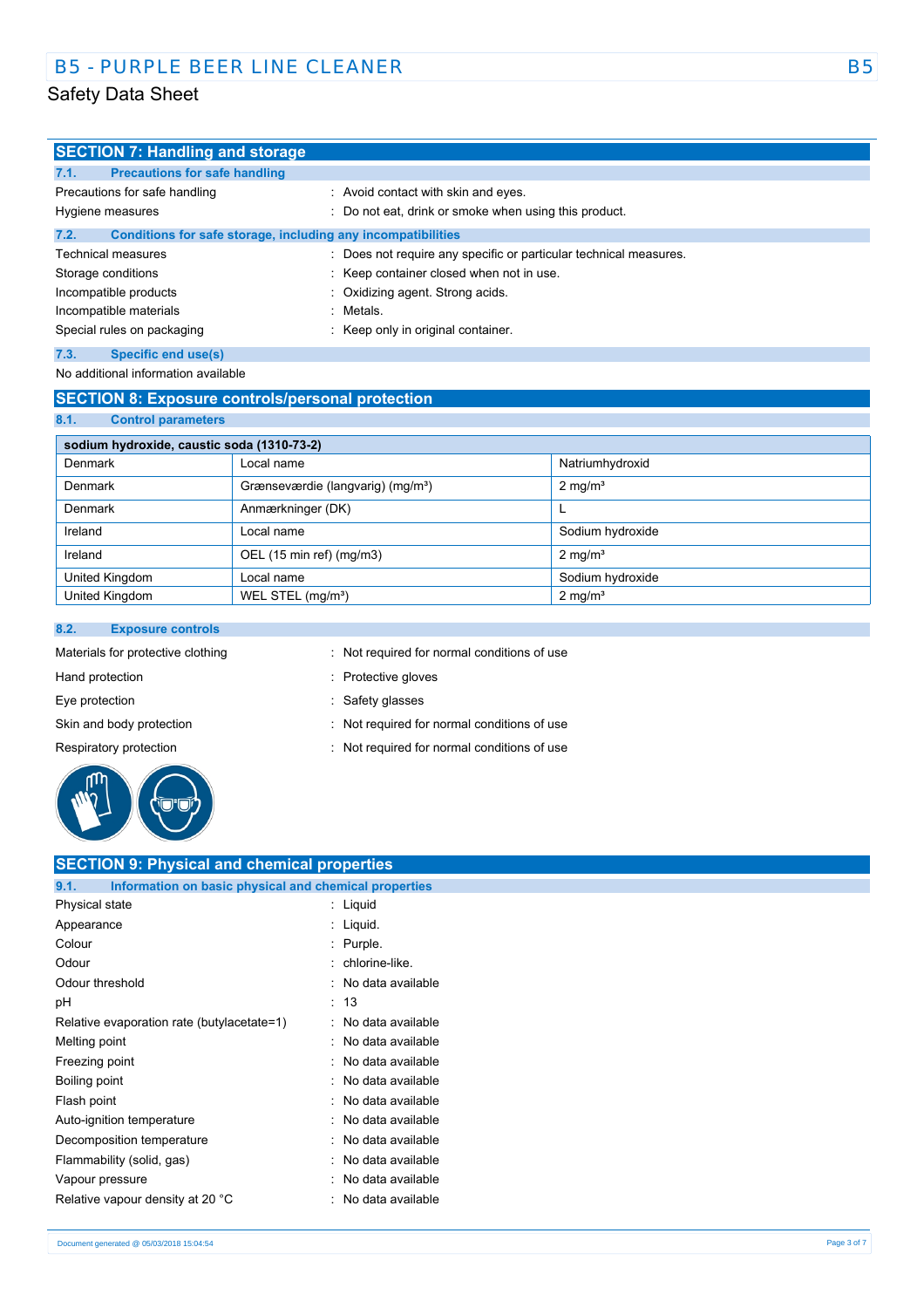| Relative density            | : 1.18              |
|-----------------------------|---------------------|
| Solubility                  | : No data available |
| Log Pow                     | : No data available |
| Viscosity, kinematic        | : No data available |
| Viscosity, dynamic          | : No data available |
| <b>Explosive properties</b> | : No data available |
| Oxidising properties        | : No data available |
| <b>Explosive limits</b>     | : No data available |

### **9.2. Other information**

No additional information available

|         | <b>SECTION 10: Stability and reactivity</b> |
|---------|---------------------------------------------|
| 10.1.   | <b>Reactivity</b>                           |
|         | No additional information available         |
| 10.2.   | <b>Chemical stability</b>                   |
|         | Stable under normal conditions.             |
| 10.3.   | <b>Possibility of hazardous reactions</b>   |
|         | No additional information available         |
| 10.4.   | <b>Conditions to avoid</b>                  |
|         | No additional information available         |
| 10.5.   | <b>Incompatible materials</b>               |
| metals. |                                             |
| 10.6.   | <b>Hazardous decomposition products</b>     |

No additional information available

| <b>SECTION 11: Toxicological information</b>          |                                                      |  |
|-------------------------------------------------------|------------------------------------------------------|--|
| Information on toxicological effects<br>11.1.         |                                                      |  |
| Acute toxicity                                        | : Not classified                                     |  |
| Skin corrosion/irritation                             | : Causes severe skin burns and eye damage.<br>pH: 13 |  |
| Serious eye damage/irritation                         | : Serious eye damage, category 1, implicit<br>pH: 13 |  |
| Respiratory or skin sensitisation                     | : Not classified                                     |  |
| Germ cell mutagenicity                                | : Not classified                                     |  |
| Carcinogenicity                                       | : Not classified                                     |  |
| Reproductive toxicity                                 | : Not classified                                     |  |
| Specific target organ toxicity (single exposure)      | : Not classified                                     |  |
| Specific target organ toxicity (repeated<br>exposure) | : Not classified                                     |  |
| Aspiration hazard                                     | Not classified<br>٠.                                 |  |
|                                                       |                                                      |  |

# **SECTION 12: Ecological information**

|  | oxieh | w |
|--|-------|---|
|  |       |   |

| sodium hydroxide, caustic soda (1310-73-2) |                        |  |
|--------------------------------------------|------------------------|--|
| LC50 fish 1                                | $>$ 35 ma/l            |  |
| EC50 other aquatic organisms 1             | $> 33$ mg/l            |  |
| EC50 other aquatic organisms 2             | IC50 algea (72 h) mg/l |  |

### **12.2. Persistence and degradability**

No additional information available

### **12.3. Bioaccumulative potential**

| $(1310 - 73 - 2)$<br>$\backslash$ caustic soda<br>ım hydroxide.<br><b>CO</b> |       |  |
|------------------------------------------------------------------------------|-------|--|
| Log Pow                                                                      | 3.88  |  |
| $\sim$                                                                       | $  -$ |  |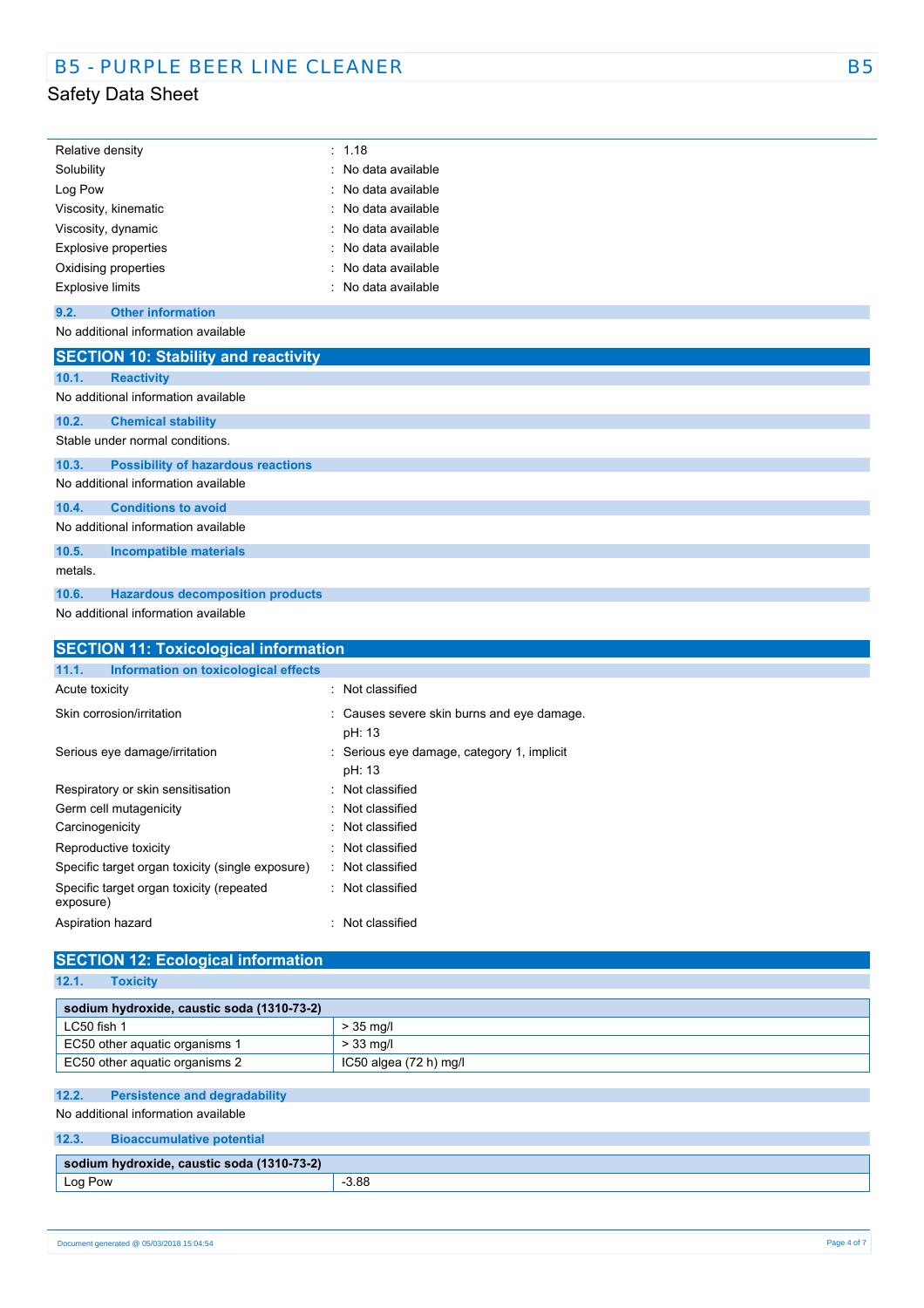| 12.4.<br><b>Mobility in soil</b>                   |                                                                          |
|----------------------------------------------------|--------------------------------------------------------------------------|
| No additional information available                |                                                                          |
| 12.5.<br><b>Results of PBT and vPvB assessment</b> |                                                                          |
| No additional information available                |                                                                          |
|                                                    |                                                                          |
| 12.6.<br><b>Other adverse effects</b>              |                                                                          |
| No additional information available                |                                                                          |
| <b>SECTION 13: Disposal considerations</b>         |                                                                          |
| 13.1.<br><b>Waste treatment methods</b>            |                                                                          |
| No additional information available                |                                                                          |
|                                                    |                                                                          |
| <b>SECTION 14: Transport information</b>           |                                                                          |
| In accordance with ADR / RID / IMDG / IATA / ADN   |                                                                          |
| 14.1.<br><b>UN number</b>                          |                                                                          |
| UN-No. (ADR)                                       | 3266                                                                     |
| UN-No. (IMDG)                                      | 3266                                                                     |
| UN-No. (IATA)                                      | : 3266                                                                   |
| 14.2.<br><b>UN proper shipping name</b>            |                                                                          |
| Proper Shipping Name (ADR)                         | : CORROSIVE LIQUID, BASIC, INORGANIC, N.O.S.                             |
| Proper Shipping Name (IMDG)                        | : CORROSIVE LIQUID, BASIC, INORGANIC, N.O.S.                             |
| Proper Shipping Name (IATA)                        | : CORROSIVE LIQUID, BASIC, INORGANIC, N.O.S.                             |
| Transport document description (ADR)               | UN 3266 CORROSIVE LIQUID, BASIC, INORGANIC, N.O.S., 8, II, (E)           |
| Transport document description (IMDG)              | UN 3266 CORROSIVE LIQUID, BASIC, INORGANIC, N.O.S. (POTASSIUM HYDROXIDE, |
|                                                    | SODIUM HYPOCHLORITE), 8, II                                              |
| 14.3.<br><b>Transport hazard class(es)</b>         |                                                                          |
| <b>ADR</b>                                         |                                                                          |
| Transport hazard class(es) (ADR)                   | : 8                                                                      |
| Danger labels (ADR)                                | : 8                                                                      |
|                                                    |                                                                          |
|                                                    |                                                                          |
|                                                    |                                                                          |
|                                                    |                                                                          |
|                                                    |                                                                          |
|                                                    |                                                                          |
|                                                    |                                                                          |
| <b>IMDG</b>                                        |                                                                          |
| Transport hazard class(es) (IMDG)                  | : 8                                                                      |
| Danger labels (IMDG)                               | $\therefore$ 8                                                           |
|                                                    |                                                                          |
|                                                    |                                                                          |
|                                                    |                                                                          |
|                                                    |                                                                          |
|                                                    |                                                                          |
|                                                    |                                                                          |
| <b>IATA</b>                                        |                                                                          |
| Transport hazard class(es) (IATA)                  | : 8                                                                      |
| Hazard labels (IATA)                               | $\colon 8$                                                               |
|                                                    |                                                                          |
|                                                    |                                                                          |
|                                                    |                                                                          |
|                                                    |                                                                          |
|                                                    |                                                                          |
|                                                    |                                                                          |
|                                                    |                                                                          |
| 14.4.<br><b>Packing group</b>                      |                                                                          |
| Packing group (ADR)                                | $\lesssim 11$                                                            |
| Packing group (IMDG)                               | : $\,$ II                                                                |
|                                                    |                                                                          |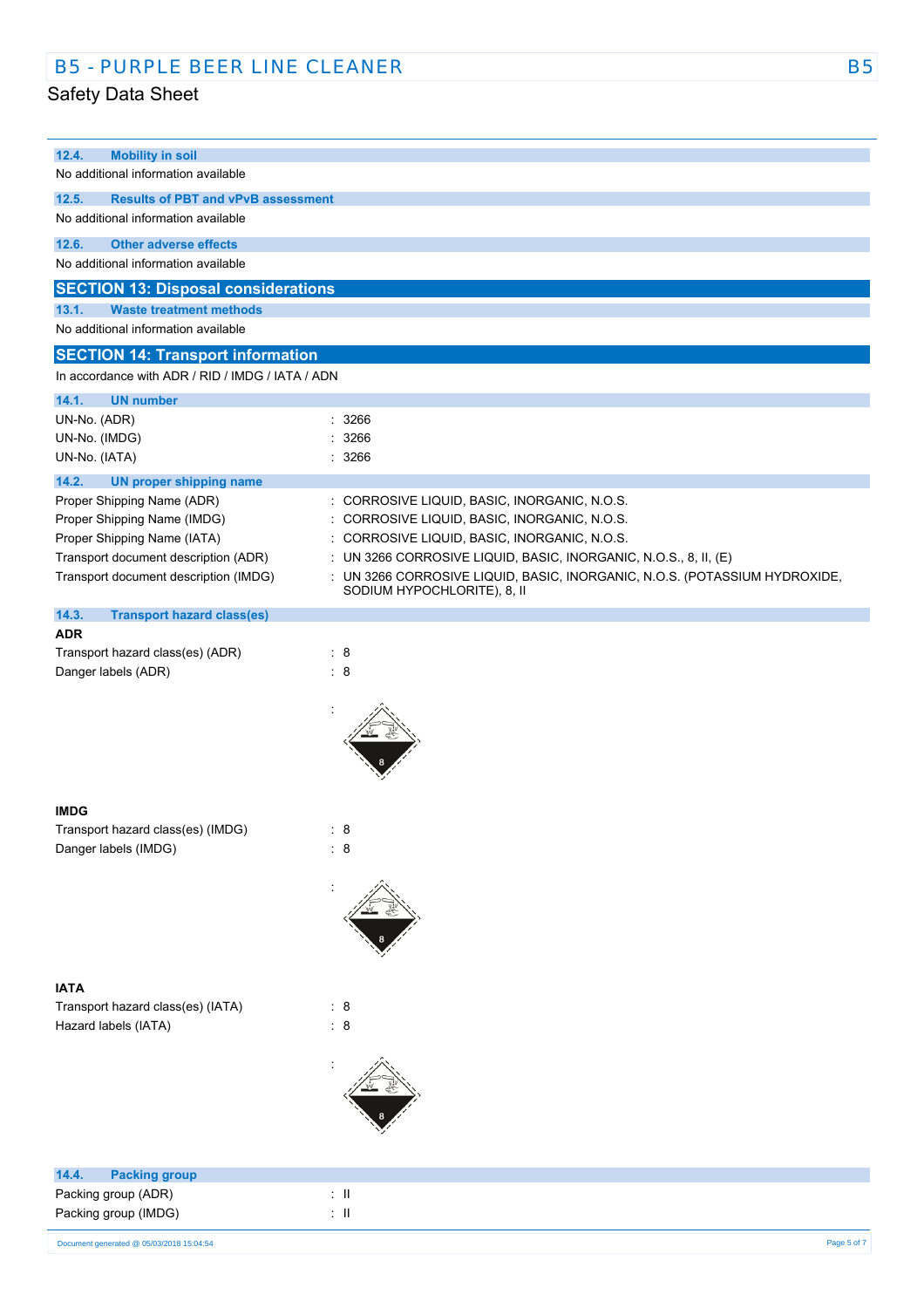| Packing group (IATA)                                                 | ÷Ш                                                                                                                                     |
|----------------------------------------------------------------------|----------------------------------------------------------------------------------------------------------------------------------------|
| <b>Environmental hazards</b><br>14.5.                                |                                                                                                                                        |
| Dangerous for the environment                                        | No<br>÷.                                                                                                                               |
| Marine pollutant                                                     | ł,<br>No                                                                                                                               |
| Other information                                                    | ÷.<br>No supplementary information available                                                                                           |
|                                                                      |                                                                                                                                        |
| <b>Special precautions for user</b><br>14.6.                         |                                                                                                                                        |
| - Overland transport                                                 |                                                                                                                                        |
| Classification code (ADR)                                            | $\therefore$ C5                                                                                                                        |
| Special provisions (ADR)                                             | : 274                                                                                                                                  |
| Limited quantities (ADR)                                             | : 11                                                                                                                                   |
| Excepted quantities (ADR)                                            | E2                                                                                                                                     |
| Packing instructions (ADR)                                           | P001, IBC02                                                                                                                            |
| Mixed packing provisions (ADR)                                       | <b>MP15</b>                                                                                                                            |
| Portable tank and bulk container instructions<br>(ADR)               | : T11                                                                                                                                  |
| Portable tank and bulk container special<br>provisions (ADR)         | : TP2, TP27                                                                                                                            |
| Tank code (ADR)                                                      | $:$ L4BN                                                                                                                               |
| Vehicle for tank carriage                                            | : AT                                                                                                                                   |
| Transport category (ADR)                                             | $\therefore$ 2                                                                                                                         |
| Hazard identification number (Kemler No.)                            | $\cdot$ 80                                                                                                                             |
| Orange plates                                                        | 80<br>3266                                                                                                                             |
|                                                                      |                                                                                                                                        |
| Tunnel restriction code (ADR)                                        | : E                                                                                                                                    |
| EAC code<br>APP code                                                 | : 2X<br>$\therefore$ B                                                                                                                 |
|                                                                      |                                                                                                                                        |
| - Transport by sea                                                   |                                                                                                                                        |
| Special provisions (IMDG)                                            | : 274                                                                                                                                  |
| Limited quantities (IMDG)                                            | 1 <sub>L</sub>                                                                                                                         |
| Excepted quantities (IMDG)                                           | E <sub>2</sub>                                                                                                                         |
| Packing instructions (IMDG)                                          | P001<br>t.                                                                                                                             |
| IBC packing instructions (IMDG)                                      | IBC02                                                                                                                                  |
| Tank instructions (IMDG)                                             | $:$ T11                                                                                                                                |
| Tank special provisions (IMDG)                                       | TP2, TP27                                                                                                                              |
| EmS-No. (Fire)                                                       | F-A<br>۰                                                                                                                               |
| EmS-No. (Spillage)                                                   | $S-B$                                                                                                                                  |
| Stowage category (IMDG)                                              | B<br>t.                                                                                                                                |
| Stowage and segregation (IMDG)<br>Properties and observations (IMDG) | : Clear of living quarters. 'Separated from' acids.<br>: Reacts violently with acids. Causes burns to skin, eyes and mucous membranes. |
|                                                                      |                                                                                                                                        |
| - Air transport                                                      |                                                                                                                                        |
| PCA Excepted quantities (IATA)                                       | $\cdot$ E2                                                                                                                             |
| PCA Limited quantities (IATA)                                        | : Y840                                                                                                                                 |
| PCA limited quantity max net quantity (IATA)                         | : 0.5L                                                                                                                                 |
| PCA packing instructions (IATA)                                      | : 851                                                                                                                                  |
| PCA max net quantity (IATA)                                          | : 1L                                                                                                                                   |
| CAO packing instructions (IATA)                                      | : 855                                                                                                                                  |
| CAO max net quantity (IATA)                                          | : 30L                                                                                                                                  |
| Special provisions (IATA)                                            | : A3                                                                                                                                   |
| ERG code (IATA)                                                      | : 8L                                                                                                                                   |
| 14.7.                                                                | Transport in bulk according to Annex II of MARPOL 73/78 and the IBC Code                                                               |
| IBC code                                                             | : Not applicable.                                                                                                                      |
|                                                                      |                                                                                                                                        |